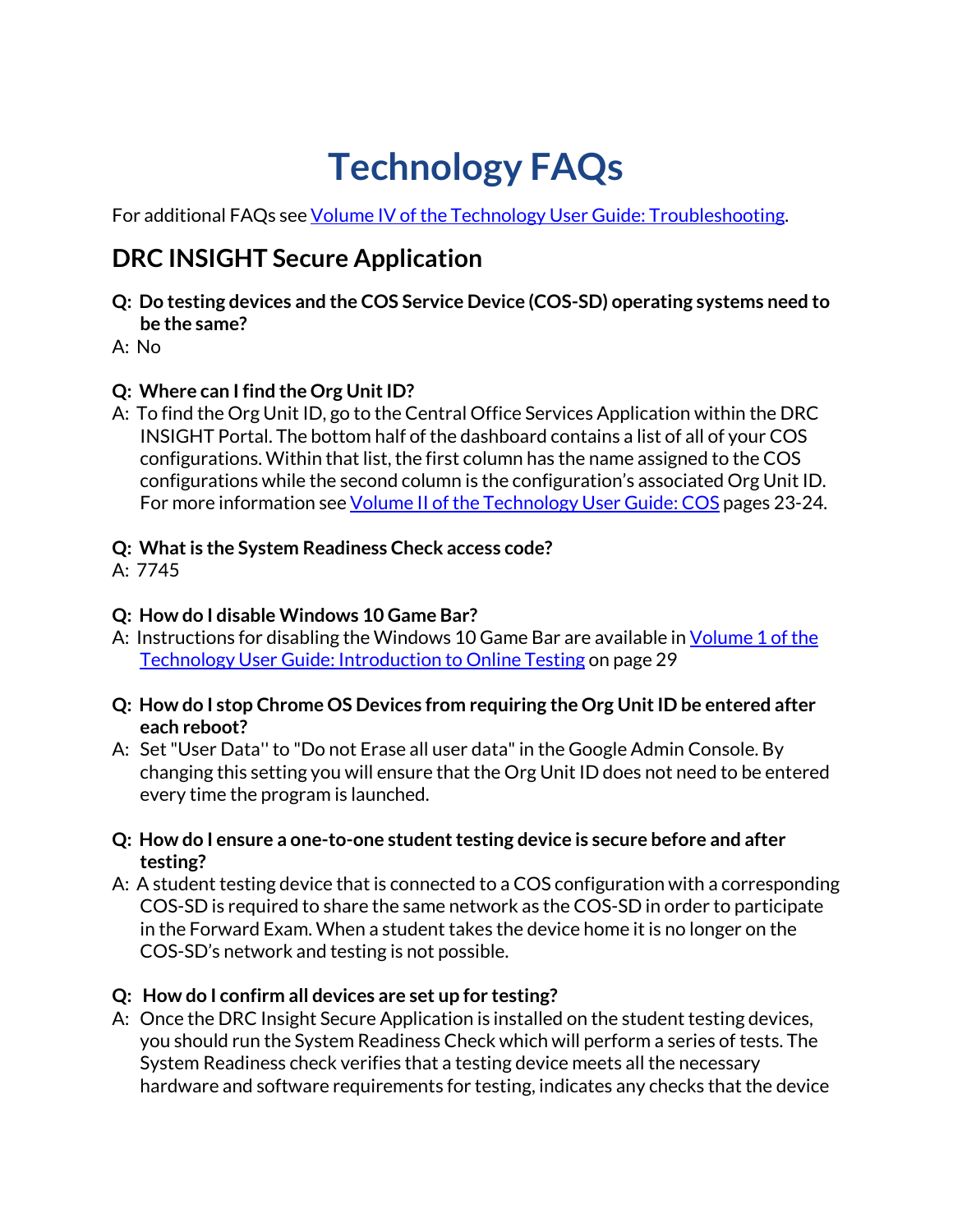failed, and provides suggestions for success. More information is available in Volume [III of the Technology User Guide: INSIGHT](https://dpi.wi.gov/assessment/forward/technology) on pages 44-51.

#### **Q: Why are older Chrome devices no longer supported for the Forward Exam?**

A: Google has an Auto Update Expiration (AUE date) policy which determines how long a Chromebook can be used. This will impact how DRC can support these devices. DRC's stated support policy is published in the Supported System Requirements. The support DRC provides testing devices is dependent on the manufacturers' and operating system (OS) vendors' support policies. More information is available in the [DRC](https://dpi.wi.gov/assessment/forward/technology)  [Bulletin - ChromeOS Device Support 2021-22.](https://dpi.wi.gov/assessment/forward/technology)

#### **Q: How can I test our district/school technology setup?**

- A: For a step-by-step approach to verifying your technology setup see the **Site** [Technology Readiness Checklist.](https://dpi.wi.gov/assessment/forward/technology)
- **Q: How do I know if my system will run the DRC INSIGHT Application?**
- A: Districts should verify that their system meets the minimum system requirements specified in the [System Requirements document.](https://dpi.wi.gov/assessment/forward/technology) This includes minimum hardware specifications as well as minimum operating system version guidelines. For the best student experience, sites should try to use the recommended specifications in the System Requirements document.

# **Central Office Services (COS)**

- **Q: How do I update my COS Service Device (COS-SD)? I am receiving an error that states "COS-SD is out of date".**
- A: The COS-SDs are set to auto-update if a release is needed. As updates are performed overnight, it is recommended that districts leave the COS-SDs on overnight so they have an internet connection allowing them to auto-update. If your district turns the COS-SDs off overnight, prior to testing, check to see if updates are needed. Go to the DRC INSIGHT Portal under Central Office Services and for each configuration go to the Service Device tab and select "update version".

# **Q: Why is the COS-SD showing "unable to find" in the COS Application?**

A: The "Unable to Find" status indicates the COS-SD machine is offline, asleep, or otherwise unavailable. Check to verify the device is online. Ensure that the school or district has restarted the COS-SD. Confirm that all firewalls / antivirus software have been set up to allow for DRC content. See COS Online Help - Working with Service [Devices.](https://assets.drcedirect.com/Common/COS_Online_Help/topic.htm#t=Working_with_Service_Devices.htm)

# **Q: How do I move testing devices between COS Configurations?**

A: To move a device from one COS Configuration to another you can copy and save the Device ID in order to add the device to another COS Configuration. When attempting to move a device, the "Move Devices from Org Unit ID xxxxxxxxxx" dialog box displays. Enter the Testing Device 's Org Unit ID in the Target Org Unit ID box and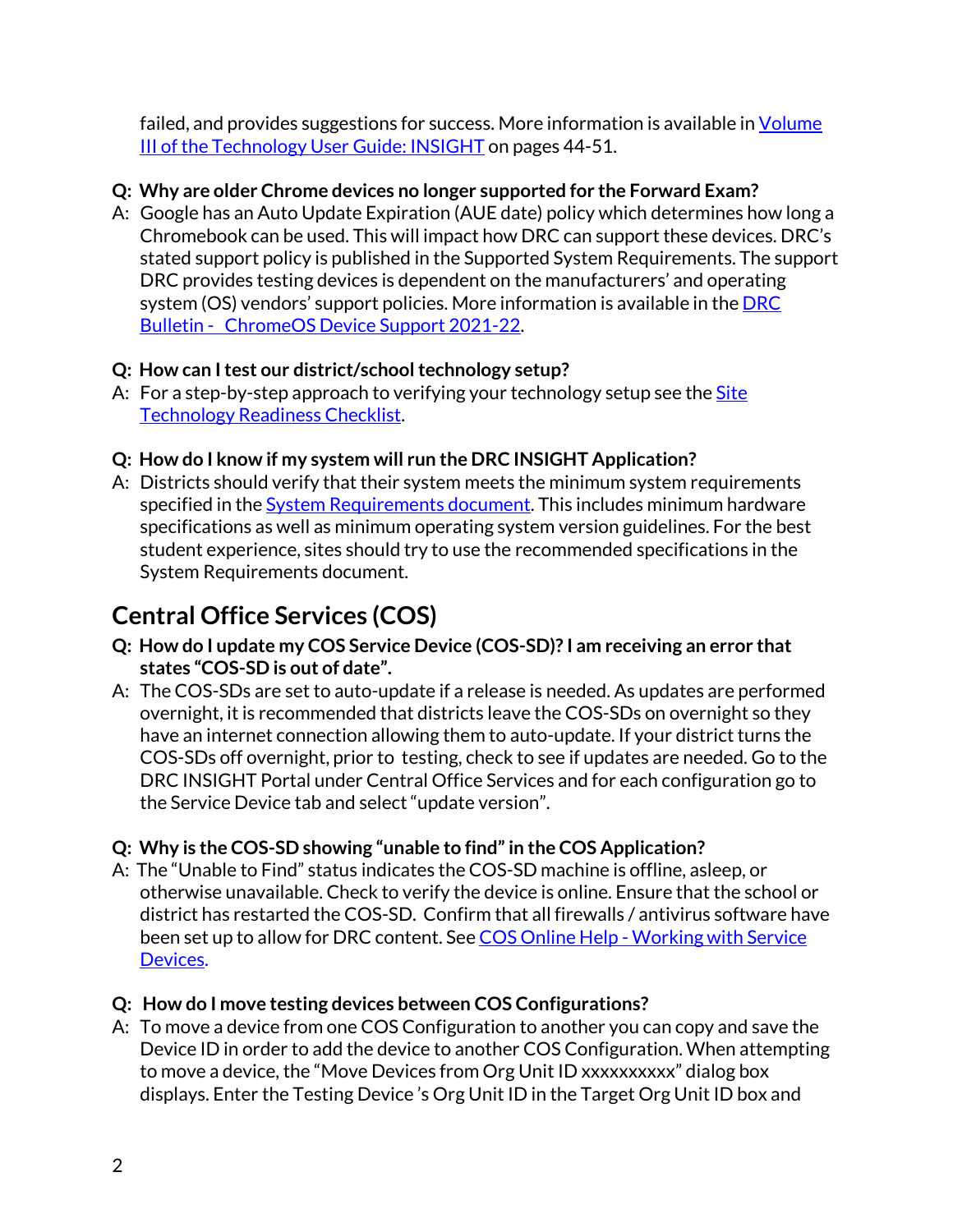click "Move" to move the Testing Device. More information is available at [COS Online](https://assets.drcedirect.com/Common/COS_Online_Help/topic.htm#t=Moving_and_renaming_Testing_Devices.htm)  [Help - Moving and Renaming Testing Devices](https://assets.drcedirect.com/Common/COS_Online_Help/topic.htm#t=Moving_and_renaming_Testing_Devices.htm) After moving a device, click "Refresh Data" to refresh the display with the latest information to verify any changes that were made.

#### Q: **Are COS-SDs required?**

A: A COS Service Device software functions as a local content hosting service that downloads all testing content to the local network and then delivers that test content to student testing devices configured to request the test content from the COS-SD. The COS-SD has functionality that makes it easier to take advantage of new configurations and monitoring/management features of the COS. Local content hosting is required for all tests with TTS (Text to Speech) or VSL (Video presentation of American Sign Language content). Not using a COS-SD may slow the response time of the exam affecting the student experience. More information about creating a configuration without a COS-SD is available at COS Online Help - Creating COS [Configurations.](https://assets.drcedirect.com/Common/COS_Online_Help/topic.htm#t=Creating_New_COS_Configurations.htm)

#### **Q: Is it possible to have a COS-SD in multiple COS Configurations?**

- A: No. A single COS-SD can only be associated with a single COS Configuration. More information is available in the COS Online Help - Adding, Removing, and Validating [Service Devices.](https://assets.drcedirect.com/Common/COS_Online_Help/topic.htm#t=Adding%2C_Removing%2C_and_Validating_Service_Devices.htm)
- **Q. How do I move a COS-SD from one COS configuration to a different COS configuration?**
- A: To move a COS-SD to a different COS Configuration you will first remove the COS-SD from its current COS Configuration in order to make it available to move to a new COS Configuration. More information is available in th[e COS Online Help - Adding,](https://assets.drcedirect.com/Common/COS_Online_Help/topic.htm#t=Adding%2C_Removing%2C_and_Validating_Service_Devices.htm)  [Removing, and Validating Service Devices.](https://assets.drcedirect.com/Common/COS_Online_Help/topic.htm#t=Adding%2C_Removing%2C_and_Validating_Service_Devices.htm)

#### **Q: How does it work if I have multiple COS-SDs in a COS Configuration?**

- A: The COS system makes it easy to scale up the capacity of a COS Configuration by associating multiple COS-SDs to that single COS Configuration. This allows users to support large numbers of student devices with a single set-up process. When multiple COS-SDs are associated with the same COS Configuration, a rudimentary "roundrobin" system of load distribution process assigns student devices to a particular COS-SD upon logging in to the testing system. More information is available in th[e COS](https://assets.drcedirect.com/Common/COS_Online_Help/topic.htm#t=Creating_Round-Robin_Pools_of_COS_-_SDs.htm)  [Online Help -Creating Round-Robin Pools of COS - SDs.](https://assets.drcedirect.com/Common/COS_Online_Help/topic.htm#t=Creating_Round-Robin_Pools_of_COS_-_SDs.htm) The Central Office Services system also supports load balancing with a network hardware device. More information about load balancing is available in the [COS Online Help - Creating Load-](https://assets.drcedirect.com/Common/COS_Online_Help/topic.htm#t=Creating_Load-Balanced_Pools_of_COS_-_SDs.htm)[Balanced Pools of COS - SDs.](https://assets.drcedirect.com/Common/COS_Online_Help/topic.htm#t=Creating_Load-Balanced_Pools_of_COS_-_SDs.htm)
- **Q: How do I set up the COS Configuration to work with both WIDA and the Wisconsin Forward Exam?**
- A: A user with access to both WIDA and the Wisconsin Forward Exam under the same account would go into the "Locations" tab of their existing configuration (WIDA or WI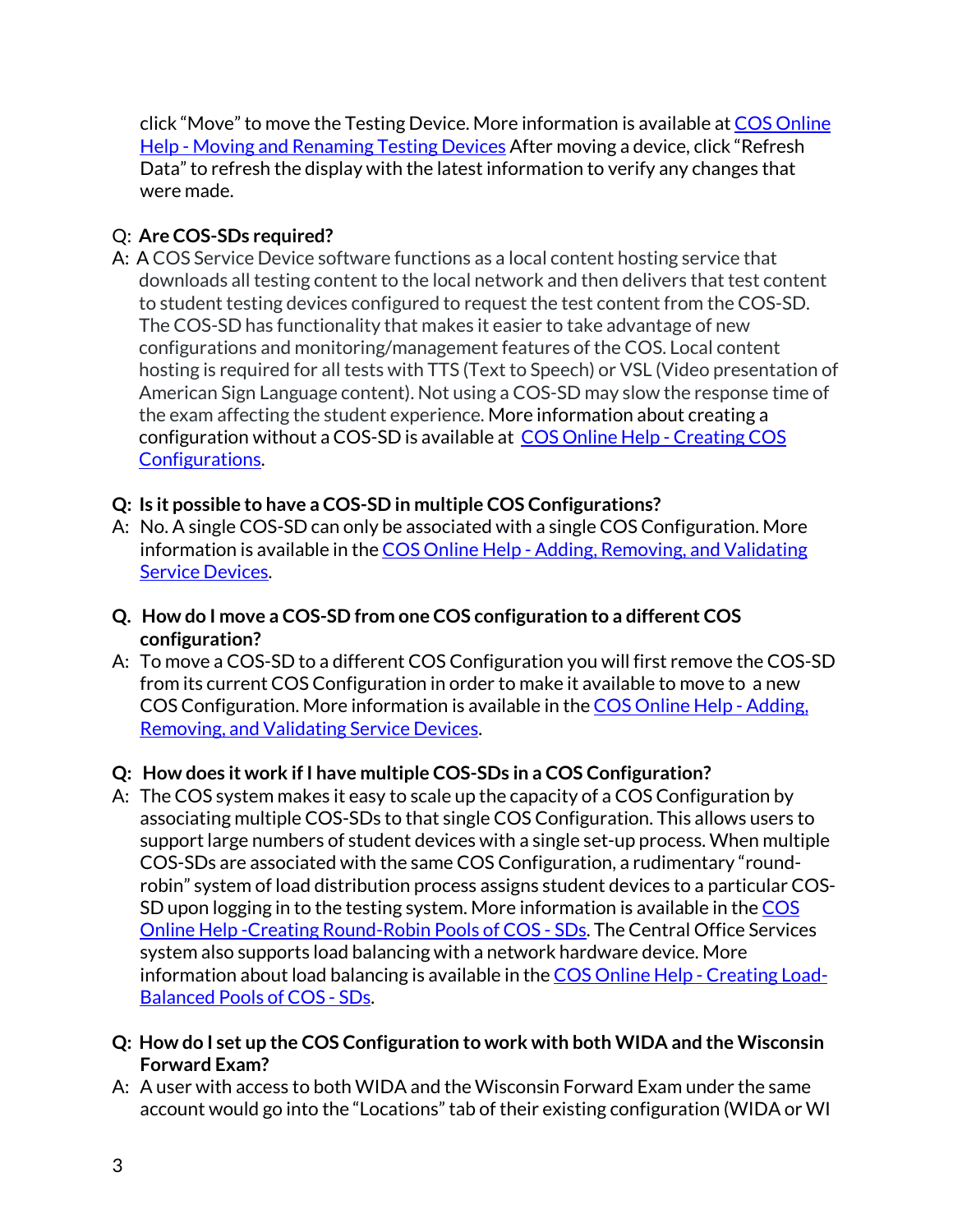Forward). To add the other testing program, select it using the "Testing Program dropdown" menu and the "Site" menu (enter three or more letters of the site name) and click "**Add Site"**. The Locations page will re-display with the location added and a message display confirming that the COS Configuration was updated. The user would then need to navigate to the "Content Management" tab and ensure the desired content is selected and downloaded. More information is available in th[e COS Online](https://assets.drcedirect.com/Common/COS_Online_Help/topic.htm#t=Working_with_Locations.htm)  [Help - Working with Locations,](https://assets.drcedirect.com/Common/COS_Online_Help/topic.htm#t=Working_with_Locations.htm) and [COS Online Help - Working with Content](https://assets.drcedirect.com/Common/COS_Online_Help/topic.htm#t=Working_with_Content_Management.htm)  [Management.](https://assets.drcedirect.com/Common/COS_Online_Help/topic.htm#t=Working_with_Content_Management.htm)

- **Q: When will the current administration's content be available to download to the COS-SD?**
- A: Test content for the spring 2022 test administration is available for download now. Verify that the "EWI260 Wisconsin Forward Exam" box is checked in the "Content Management" tab of all COS Configurations in COS so that your COS-SD will download the content for the 2022 testing window.

#### **Q: How do I ensure that the content on my COS-SD is up to date?**

A: To review the contents of your COS-SD, log in to the DRC INSIGHT Portal and select the Central Office Services application. From the COS Dashboard select the COS Configuration associated with the COS-SD you want to review. Select "Content Management", there you will see a list of all available test program content. Verify that the current testing program content has the checkbox in the left column selected. The associated COS-SD will automatically keep all selected content up to date. More information about Content Management is available in th[e COS Online Help -](https://assets.drcedirect.com/Common/COS_Online_Help/topic.htm#t=Working_with_Content_Management.htm)  [Working with Content Management.](https://assets.drcedirect.com/Common/COS_Online_Help/topic.htm#t=Working_with_Content_Management.htm) Next verify that your COS-SDs are up to date by navigating to the "Service Device" page and reviewing the status of each of the COS-SD in the COS Configuration. Devices that display a green status for the CM icon are currently up to date. More information is available in th[e COS Online Help - Working](https://assets.drcedirect.com/Common/COS_Online_Help/topic.htm#t=Working_with_Service_Devices.htm)  [with Service Devices.](https://assets.drcedirect.com/Common/COS_Online_Help/topic.htm#t=Working_with_Service_Devices.htm) It is also possible to validate the content on all COS-SDs in the COS Configuration using the "Validate All" button on the main "Service Devices" tab. To validate the content on particular COS-SD, select that COS-SD in the table of Service Devices and select "Validate Devices" in the Actions menu.

#### **Q: In Central Office Services, which site should I choose when setting up my COS Configuration? Does it need to be at the District or School level?**

A: You should choose the organization of COS Configuration(s) that fits best with your actual student device management workflow. If you prefer to manage all student devices in your district in a single, undifferentiated COS Configuration, you should choose the district-level (parent) site for that COS Configuration. If you prefer to have school-level technology staff managing the devices in their buildings, you may want to create COS Configurations at each of those sites. Keep in mind that users with school level permissions will not have access to district-wide resources or to sites to which their permissions do not extend.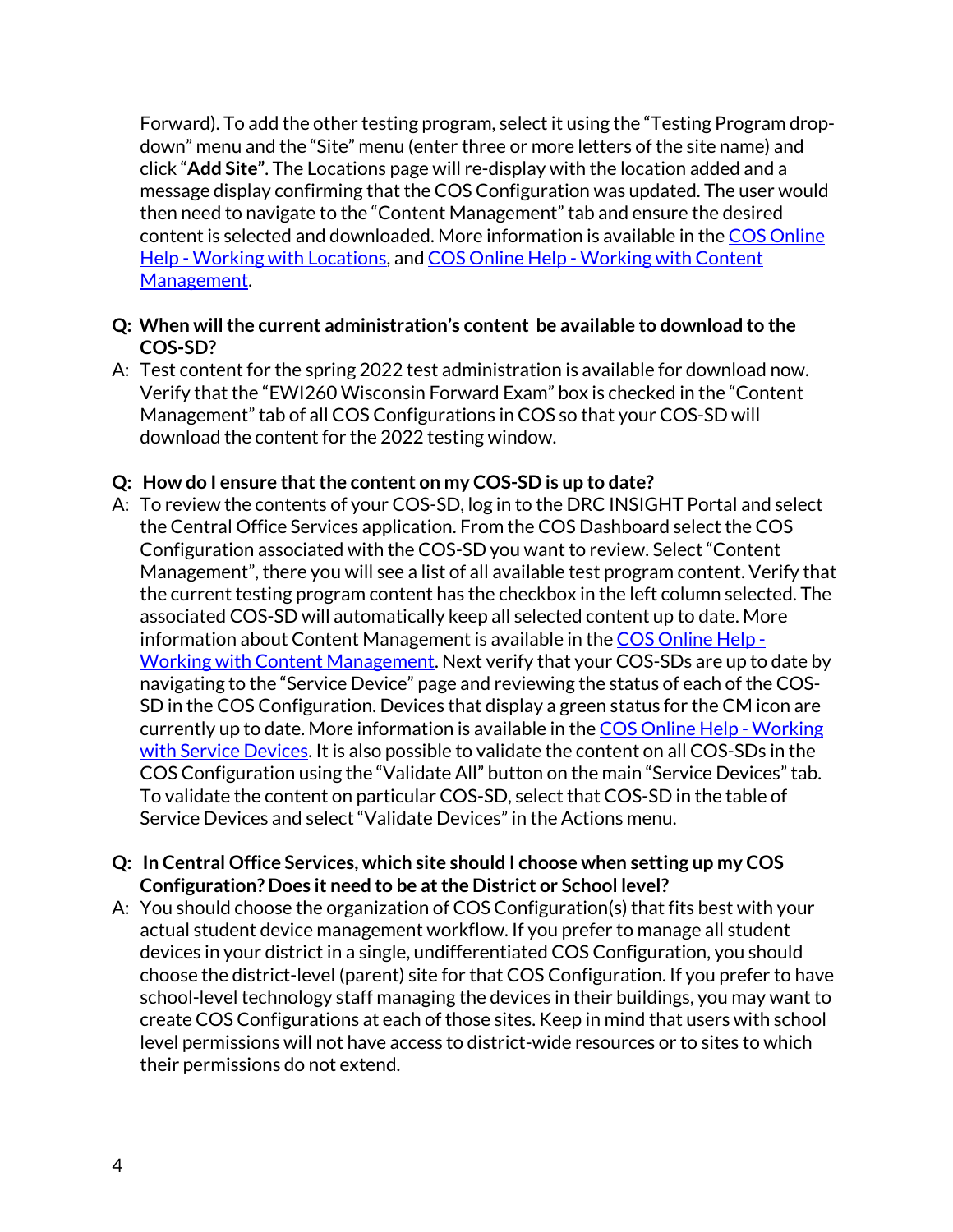# **Network**

# **Q: What URLs need to be allowed on the network?**

- A: For information on which URLs need to be allowed on your network for the assessment and related systems to function correctly refer to [Volume I of the Technology User](https://dpi.wi.gov/assessment/forward/technology)  [Guide: Intro](https://dpi.wi.gov/assessment/forward/technology) page 20.
- **Q: How do I determine if there is enough bandwidth to support the number of students that are scheduled to concurrently test?**
- A: Use the [Testing Site Capacity Estimator](https://dpi.wi.gov/assessment/forward/technology) to evaluate a site's network abilities.
- **Q: What are some best practices for ensuring students have enough bandwidth to have a successful testing experience?**
- A: To ensure students have the best possible testing experience check your network capacity to ensure that there is enough bandwidth and the right number of access points for the number of students testing. For more information review the [Site](https://dpi.wi.gov/assessment/forward/technology)  [Technology Readiness Checklist.](https://dpi.wi.gov/assessment/forward/technology) If possible, have all other unnecessary devices turned off during testing so they are not on the network.

# **Technology Issues During Testing**

### **Q: What does "Error Retrieving Content" error message mean?**

A: This error message lets you know that content is not up to date. Go into the DRC INSIGHT Portal under Central Office Services and check the "Content Management" tab for the configurations you are using and ensure all of the assessments that are going to be tested that day are checked and downloaded. Be certain that all the accommodations are selected in addition to the regular forms. For additional information refer t[o Volume 4 of the Technology User Guide: Troubleshooting.](https://dpi.wi.gov/assessment/forward/technology)

# **Q: What does the "Session Inactivity" error message mean?**

- A: This error message will occur when the student has not been actively participating in the exam for a lengthy period (i.e., not responding to questions, moving the mouse or typing) or there may be another program open which will shut down the testing session. Click "OK" to return to the log-in page. If the student needs to continue testing, have them click "OK" to return to the log-in page and log in again using their login credentials. This error will not affect the student's progress on their test. More information is available in [Volume 4 of the Technology User Guide: Troubleshooting](https://dpi.wi.gov/assessment/forward/technology) on pages 36 and 38.
- **Q: Why are the quotation marks and/or apostrophes not working on the student's Chrome OS Device during the TDA session?**
- A: To ensure that quotation marks and apostrophes display properly during the TDA on Chrome OS devices, set the keyboard to US keyboard. First ensure the student has clicked outside of their TDA text box, then press Ctrl–Shift–Spacebar to toggle